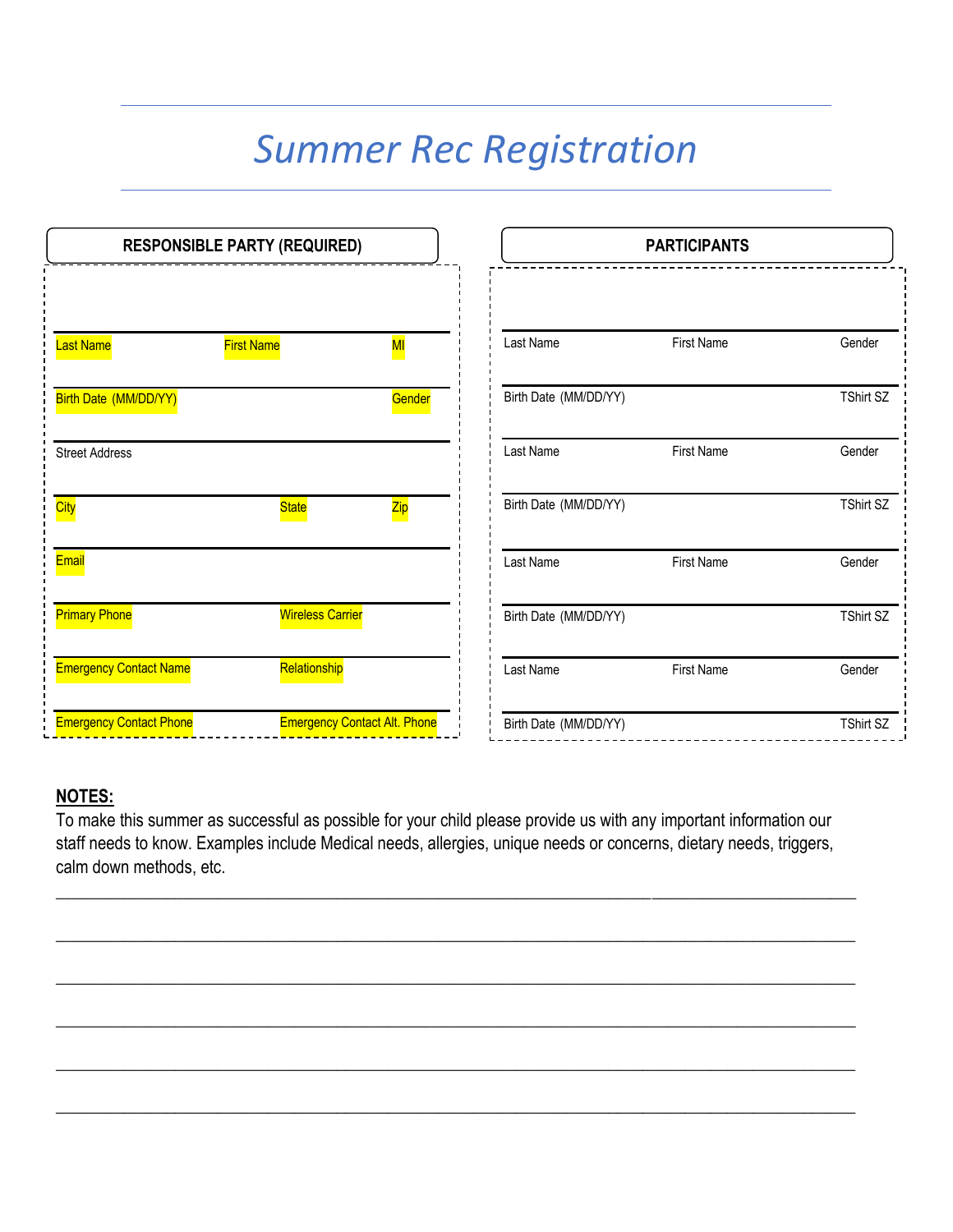I, the undersigned, have received a copy of the Summer Rec policies. I agree to abide by these and any future rules and regulations which may become effective. I also agree to discuss these with the aforementioned person, if they are under the age of 18. I understand Summer Rec registration may be revoked or suspended for failure to abide by the rules and regulations as outlined within SRAC Policies.

#### **Member Initials:**

#### **COVID-19 Release**

By signing this agreement, I acknowledge the contagious nature of COVID-19 and voluntarily assume the risk that my child(ren) and I may be exposed to or infected by COVID-19 by attending the Rec Center and that such exposure or infection may result in personal injury, illness, permanent disability, and death. I understand that the risk of becoming exposed to or infected by COVID-19 at the Rec Center may result from the actions, omissions, or negligence of myself and others, including, but not limited to, Club employees, volunteers, and program participants and their families. I voluntarily agree to assume all of the foregoing risks and accept sole responsibility for any injury to my child(ren) or myself (including, but not limited to, personal injury, disability, and death), illness, damage, loss, claim, liability, or expense, of any kind, that I or my child(ren) may experience or incur in connection with my child(ren)'s attendance at the Rec Center or participation in the Rec Center's programming ("Claims"). On my behalf, and behalf of my children, I hereby release, covenant not to sue, discharge, and hold harmless the Rec Center, its employees, agents, and representatives, of and from the Claims, including all liabilities, claims, actions, damages, costs or expenses of any kind arising out of or relating thereto. I understand and agree that this release includes any Claims based on the actions, omissions, or negligence of the Rec Center, its employees, agents, and representatives, whether a COVID-19 infection occurs before, during, or after participation in any Rec Center program.

This Release and indemnity agreement shall be binding upon the registrant and me, and our heirs, personal representatives, agents, successors and assigns.

I ACKNOWLEDGE THAT I HAVE READ AND UNDERSTAND THE ABOVE RELEASE.

<mark>X</mark> DATE **DATE** 

Signature/ Parent Signature Required if under 18 years of age

The City Of Spearfish may choose to close or limit the number of patrons allowed in Summer Rec due to weather, natural disasters, Covid-19, limited staffing, or any other reason deemed necessary by SRAC staff/and or the City Council. If such a closer or patron limitation is warranted a refund is **not** guaranteed. I ACKNOWLEDGE THAT I HAVE READ AND UNDERSTAND THE ABOVE STATEMENT I ACKNOWLEDGE THAT I HAVE READ AND UNDERSTAND THE ABOVE STATEMENT. **Member Initials:**

#### **Media and Likeness Permission**

❑ **I authorize…** ❑ **I do not authorize…** photos and other materials which may bear my likeness to be used for marketing purposes. **Member Initials:**

#### **Cancelation Policy**

To receive a refund, you must provide written cancelation via text to 605-645-4986 or email to [recreation@cityofspearfish.com](mailto:recreation@cityofspearfish.com) at least 1 week before the scheduled day of attendance. **Member Initials:**